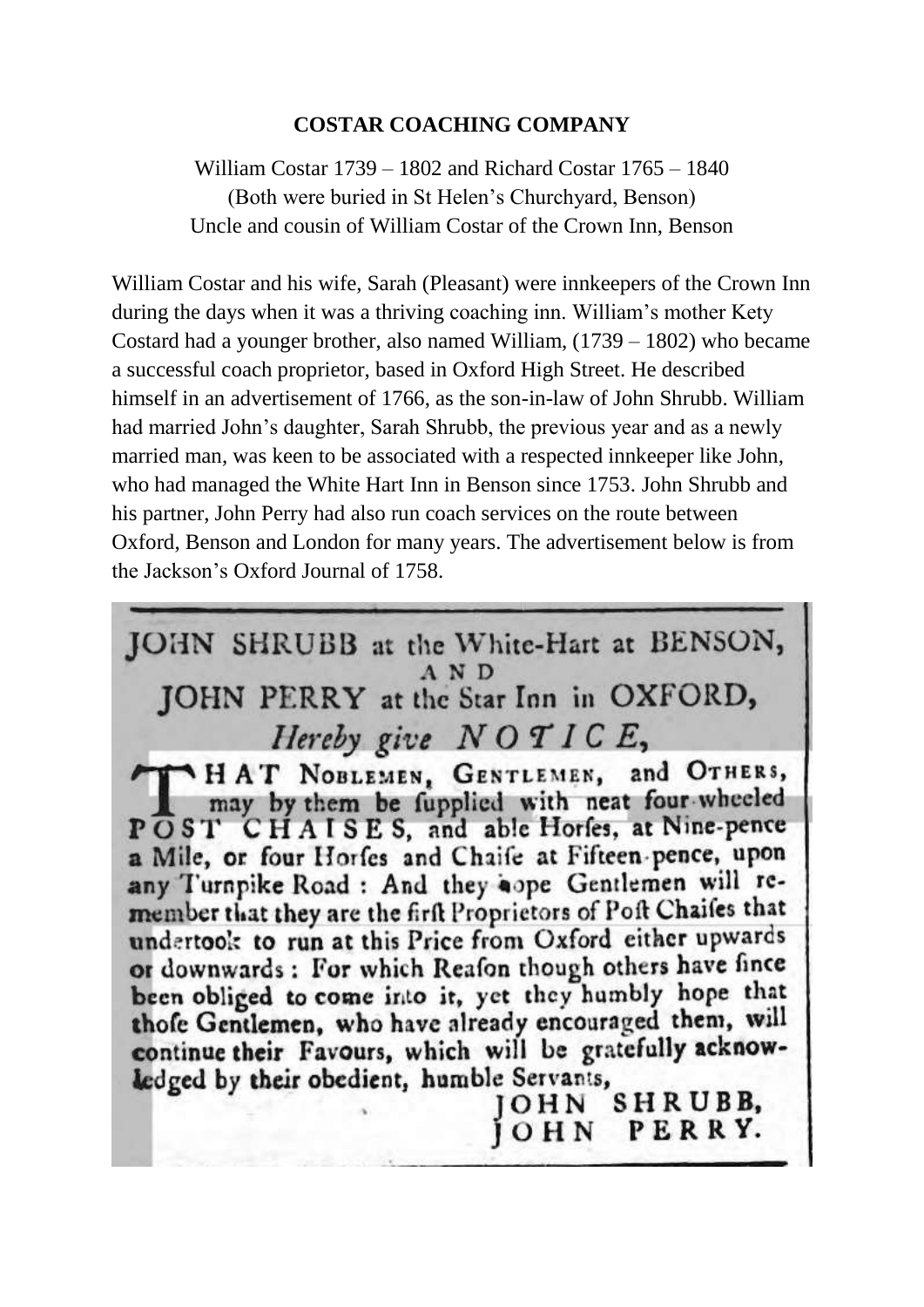By 1767, William was using the Cross Inn (now the Golden Cross Inn). He was a partner in a coaching company running services from Cirencester to London.

In 1778, William moved his coaching business to the Angel Inn, in Oxford High Street. William's wife, Sarah (nee Shrubb) had worked at the White Hart, one of Benson's largest coaching inns, since 1758.

Benson's importance as a coaching stop was a direct result of its advantageous position on one of the routes between Oxford and London. One route went through High Wycombe and the alternative went through Henley. The Henley to Oxford road seems to have gained importance in Tudor times. This was partly because it was an alternative route to London but also because Henley was the head of navigation of the Thames for the large barges that could not easily navigate the shallows, mill-dams and flash locks on the upper reaches.

The following record sheds some light on the way in which eighteenth century coachmasters formed business partnerships with innholders in other counties. William describes (below) how he drove the Light Stage Coach himself, from Henley to his inn called the Red Lion at Benson and from thence to the Angel Inn, which he also owned. (William may have taken on the Red Lion after the death of James Kemp in 1777.) It appears that by 1784, William was in dispute with one of his London partners, with whom he had an agreement about how the coaches would be run.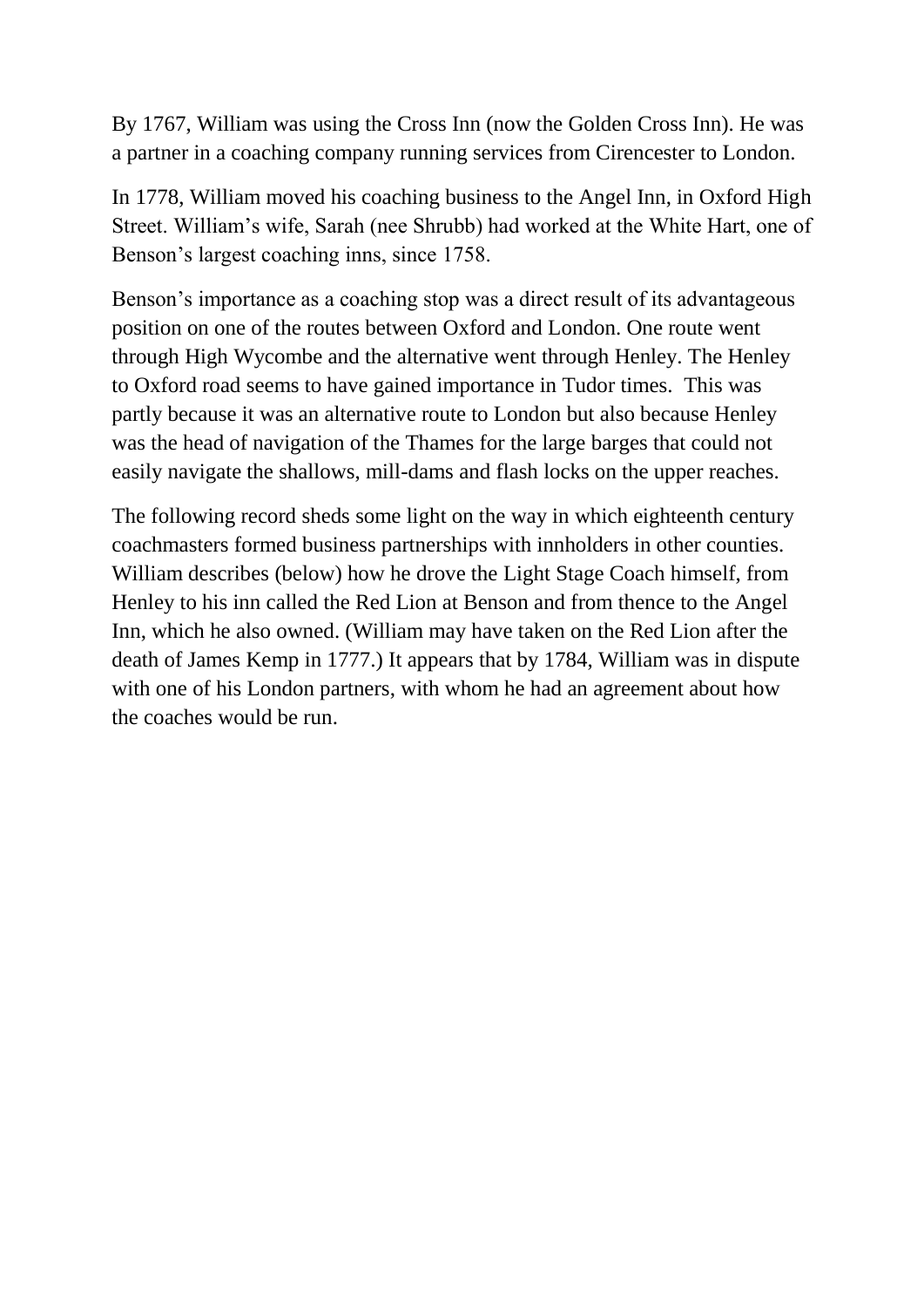This is the item concerning William Costan in 1785: Exchequer Bills & Answers, Oxon, Geo. III. No. 54. COSTAR v. HARDER. A.D. 1785, Trin. 25 Geo. III.

William Costak of city of Oxford innkeeper, complains that he and Thomas HARDER of London, innholder Robert GRAY of 55 William HANKS of Brentford, Middx., stage-master William Cox of Colnbrook, Middx., innholder John SHRUBB of Bensington, Oxon., Stephen WENTWORTH of Kingston Inn, Oxon... Chrpr. BOLTON of Farringdon, Berks., m George PHILLIPS of Fairford, Glouc., ü William BREWER of Cirencester, Glouc., y3 Thomas MASTERS of do stagemasters  $\overline{\phantom{a}}$ Daniel MASTERS of do & co-partners  $\ddot{\phantom{a}}$ 

were sometime previous to 29 Nov., 1784, proprietors of and copartners in the earnings & profits of the Light Stage Coach going to and from London to Cirencester, Tetbury and Stroudwater & which passed through the city of Oxford & put up at the Bell Savage Inn, Ludgate Hill, and that your orator did at that time work the said Light Stage Coach from Henley, co. Oxford, to his Inn called the Red Lyon at Bensington and from thence to the Angel Inn belonging to your said orator in the city of Oxford, being for the space of 23 miles . . . The deft. John SHRUBB's Inn the White Heart Inn at Bensington. Defts. refuse to let plt. work coach according to agreement.

Answer to Thomas HARDER et al.

Defts, plead a contra account & file a schedule of expenses & receipts.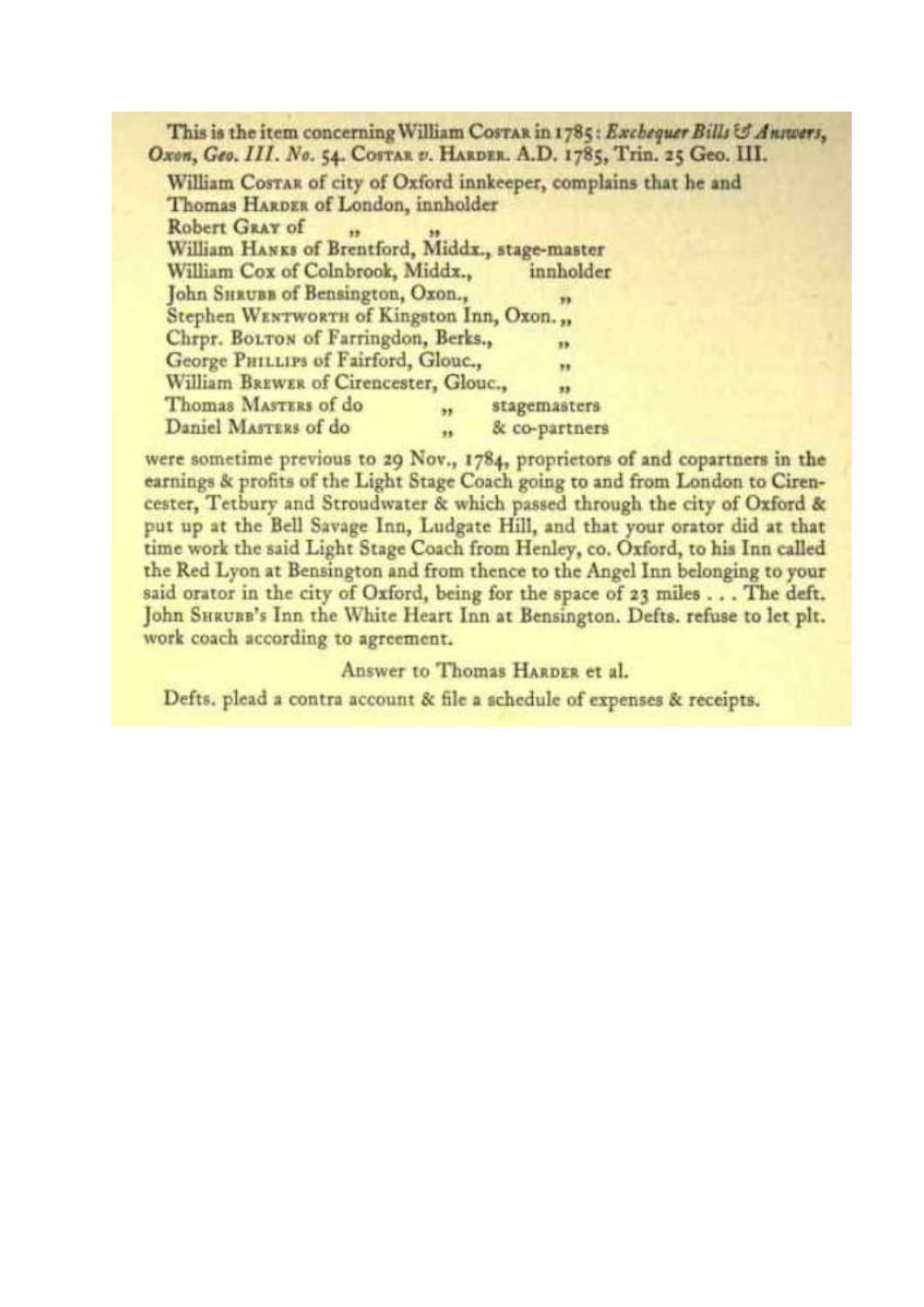An advertisement in the Oxford Journal of 1802 shows the coach services operated from the Angel Inn by Costar and Co.

> ANGEL INN. OXFORD. Royal Mail and Poft Coach Office. POST COACH to London every Morning at Eight o'Clock, to the Old Bell, Holborn. A COACH every Morning at Seven o'Clock, through Henley and Slough, to the Bell Savage, Ludgate Hill. A POST COACH to London every Morning at Five o'Clock, to the George and Blue Boar, Holborn. A POST COACH to Birmingham every Morning at Seven o'Clock. A POST COACH to Birmingham and Shrewfbury every Night at Twelve o'Ciock. A POST COACH to Worcefter every Monday, Wednefday, and Friday Mornings, at Seven o'Clock. A POST COACH to Southampton every Tuefday, Thurfday, and Saturday Mornings, at Six o'Clock. ROYAL MAILS. The Gloucefter to London every Night at Half paft Ten o'Clock, to the Golden Crofs, Charing Crofs, and the Angel, St. Clement's. The Worcefter to London every Night at Eleveno'Clock, to the Golden Crofs, Charing Crofs. To Gloucefter and Cheltenham every Morning at Four. To Worcefter and Ludlow every Morning at Four. To Bath and Briftol every Morning at Five. To Banbury every Morning at Five. Performed by COSTAR and Co. The Proprietors will not be aniwerable for Money, Jewels, Plate, or Things of above Five Pounds Value, unlefs entered as fuch, and paid for accordingly. N. B. A 'Company may engage a whole Coach for London at any Hour.

> > **Jackson's Oxford Journal 1802**

William Costar and Sarah (Shrubb) appear to have had only two surviving children, Richard in 1765 and Sarah in about 1767, before Sarah (Shrub) died in 1769. William then married Martha Coles, sister of Thomas Coles the elder (1746-1809), who was a coachmaker in Benson.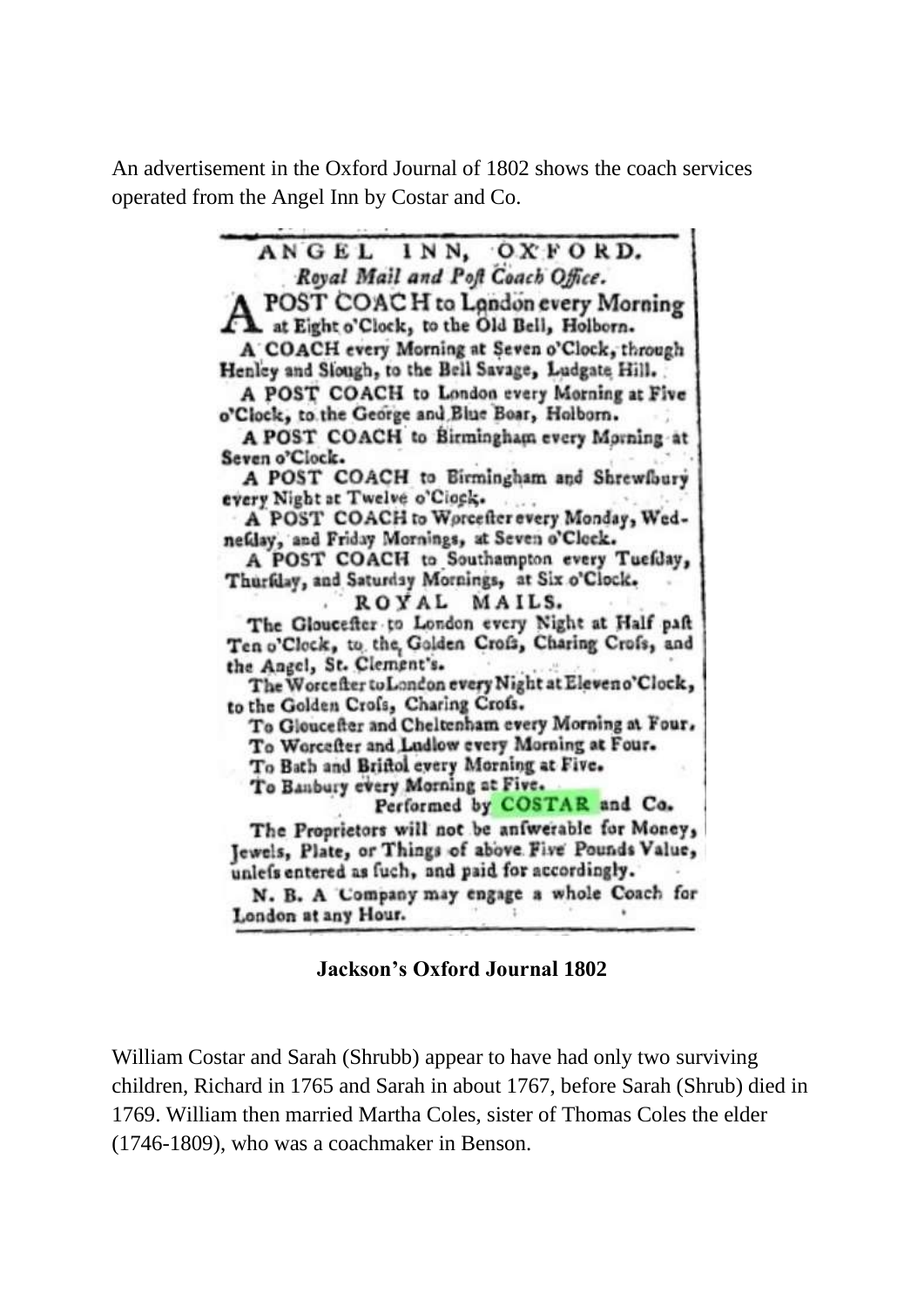In August 1787, "Mr. Burford married Sarah Costar, daughter of the master of the Angel Inn. Oxford". *(Oxfordhistory.org)*

William died in February 1802, leaving a widow, Martha. William was buried in St Helen's Churchyard, Benson and Martha was buried next to him in 1820.

A notice in Jackson's Oxford Journal in March 1802 (below) records that William lived in Iffley, Oxford and left a widow.

> NOTICE TO CREDITORS AND DEBTORS. LL Perfons having any Claims or Demands on the Eftate and Effects of WILLIAM COSTAR, late of Iffley, in the County of Oxford, Coach-Mafter, deceafed, are requested to deliver the Particulars thereof to his Administrators, Mrs. Coftar, of Iffley; or Mr. Richard Coftar, of Oxford: And all Perfons indebted to the faid Eftate are defired to pay their refpective Debts to the faid Mrs. Coftar or Mr. Coftar without delay. 3d March, 1802.

**Jackson's Oxford Journal 1802**

Mrs Costar, widow of the late Mr Costar, formerly master of the Angel Inn died in 1820. (Jackson's Oxford Journal 1820).

At the start of the nineteenth century coachbuilding in the village of Benson employed 25 people in the yards near Castle Square (Birmingham Yard) and also at Littleworth. Many other men were employed in making wheels and harnesses for coaches as well as repairing them after accidents. Benson was the last village where horses could be changed on the journey from Oxford to London and at that time had stabling for at least 200 horses. An army of grooms and ostlers had to prepare the horses, so that they were ready immediately a coach arrived in the village. The horses could be changed over in a matter of minutes, so that there was a minimum delay for passengers.

Richard Costar (1765 – 1840) cousin of William Costar of the Crown Inn, Benson, took over his father's flourishing coaching business. In those days there was fierce competition between the various coach companies as to which coaches were fastest, but safety was also a consideration. In 1807, a coach concern called the Union Stroudwater was running patented safety coaches.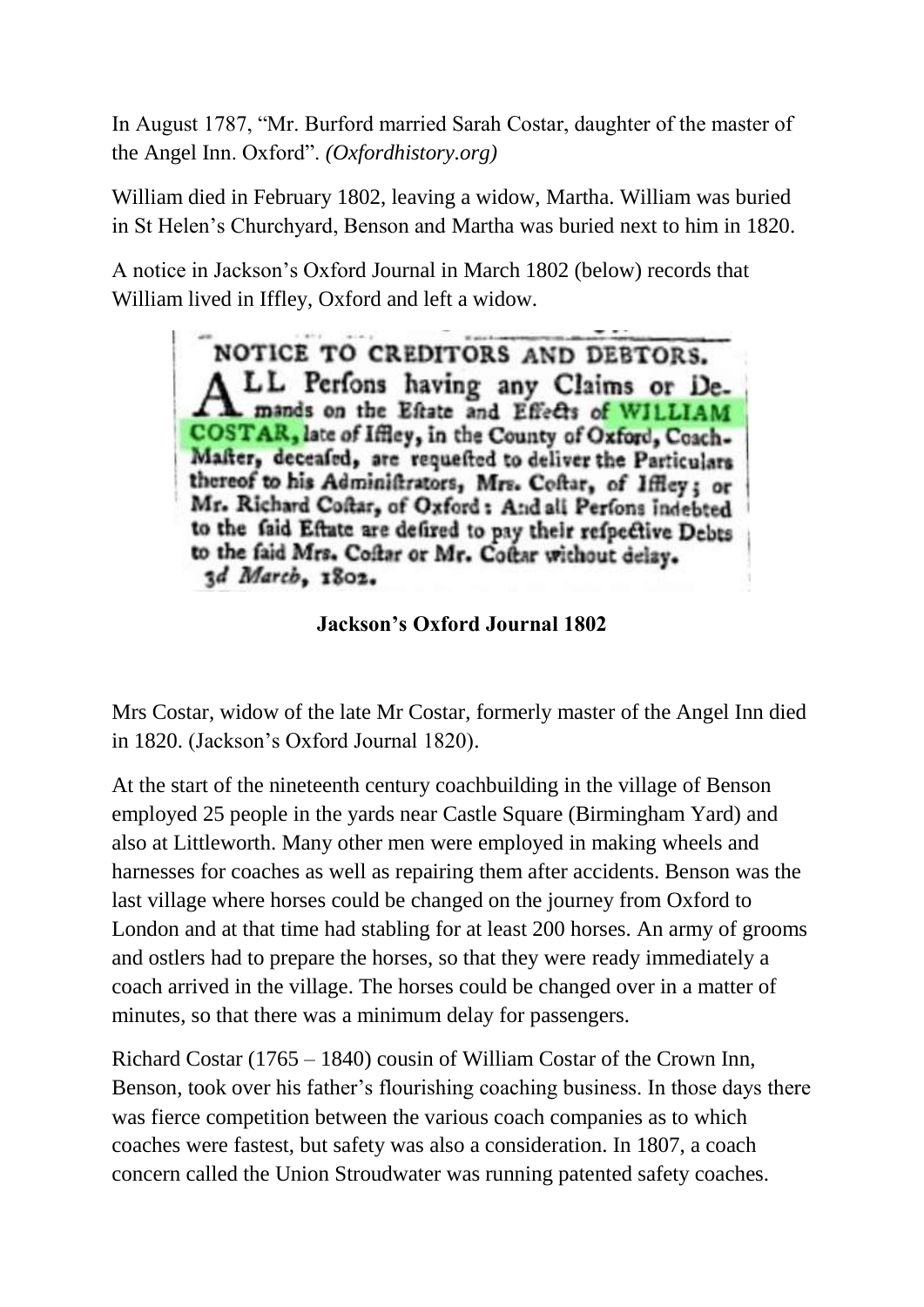They had a dispute with Mr. Costar of Oxford, who seized one of the coaches and locked it up at Oxford.

The Stroudwater patent coach featured an idle wheel, so that in the event of an accident causing a wheel to be lost, the idle wheel could replace it and the coach could continue its journey without inconvenience to its passengers.

In those days a single coach could require 150 horses to be kept at the stages along the route. The fastest coaches could achieve speeds of 12 miles per hour, but the average was considerably less.

Richard Costar, coach proprietor, was based in Oxford at the Angel Inn, but he maintained close links with Benson, where his grandparents, had lived. He kept his horses at stables in Birmingham Yard, opposite the White Hart in Benson. He also used the Benson craftsmen to repair his coaches.

From 1805 until 1835, Richard was an agent for the Royal Mail and ran coaches to all parts of the country, as can be seen from the coach timetables, published in the Oxford Journal (see below). He was said to own over 300 horses, for which he needed a granary at Benson.

In 1824, Richard Costar's niece, Sarah Burford married Christopher Waddell in Cowley, Oxford. They had eight children. By 1831, Richard was in partnership with Christopher Waddell, and together they operated from the Angel, the Mitre, the Star and the Roebuck inns in Oxford, which was at its zenith as a coaching centre.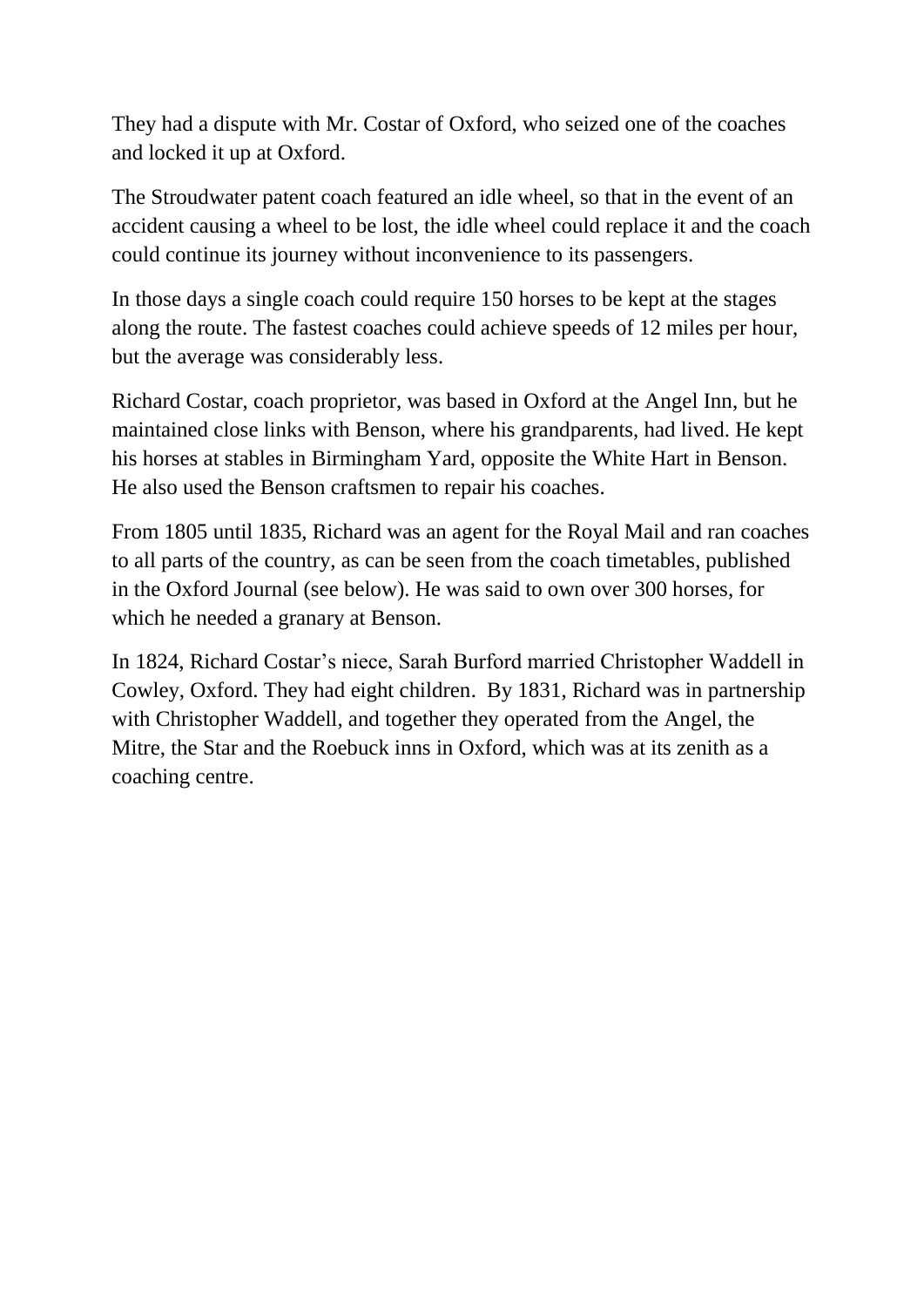

In 1813, Richard Costar owned 350 acres of meadow and pasture adjoining the turnpike road in Oxford. In 1825, he bought the estate of Blackbird Leys, Oxford. At Blackbird Leys Costar grew oats, beans and hay for his horses, as he did on the nearby Sawpit Farm in Littlemore. *(Blackbird Leys estate was built in the 1960s on the site of Sawpit Farm.)* In 1838, he was recorded as a tenant of Oriel lands in Littlemore, Oxford.

A contemporary wrote about Richard Costar in the 1830s, *"The coaches were horsed by Richard Costar, as great an original as any of his men. He lived in his picturesque house on the Cherwell, just opposite Magdalen turnpike. He had two entrances, one on either side of the pike, so that he could always elude payment."*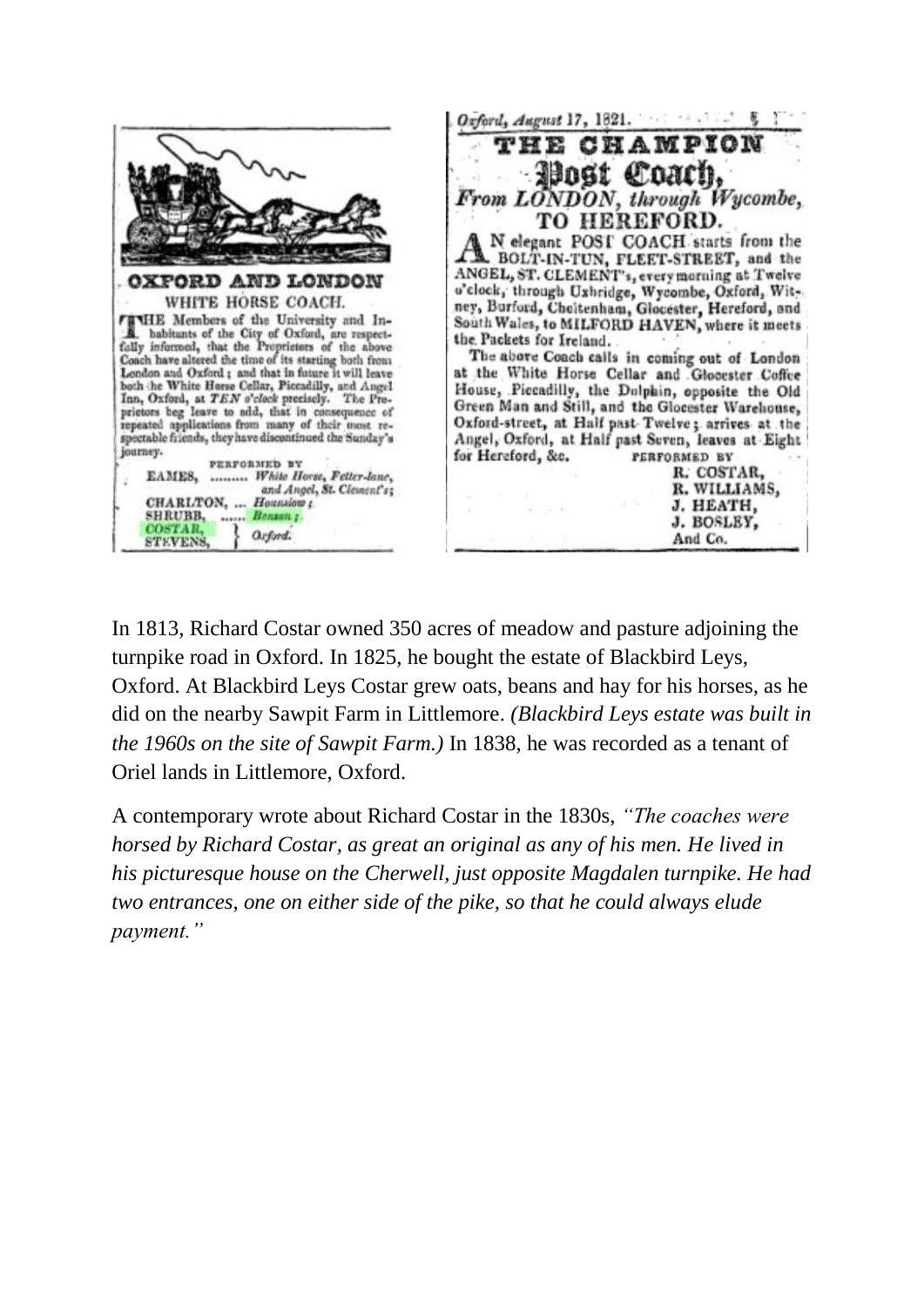

Performed by COSTAR, COLES, and Co.

### **Jackson's Oxford Journal 1821**

Richard Costar died at the age of 74 in 1840 on  $26<sup>th</sup>$  September and his death was reported in the Oxford Journal. Following his death, most of his assets were sold, as he did not leave any direct descendants.

The following account of his impressive funeral confirms that although he lived mainly in St Clements, Oxford, he was buried in St Helens churchyard.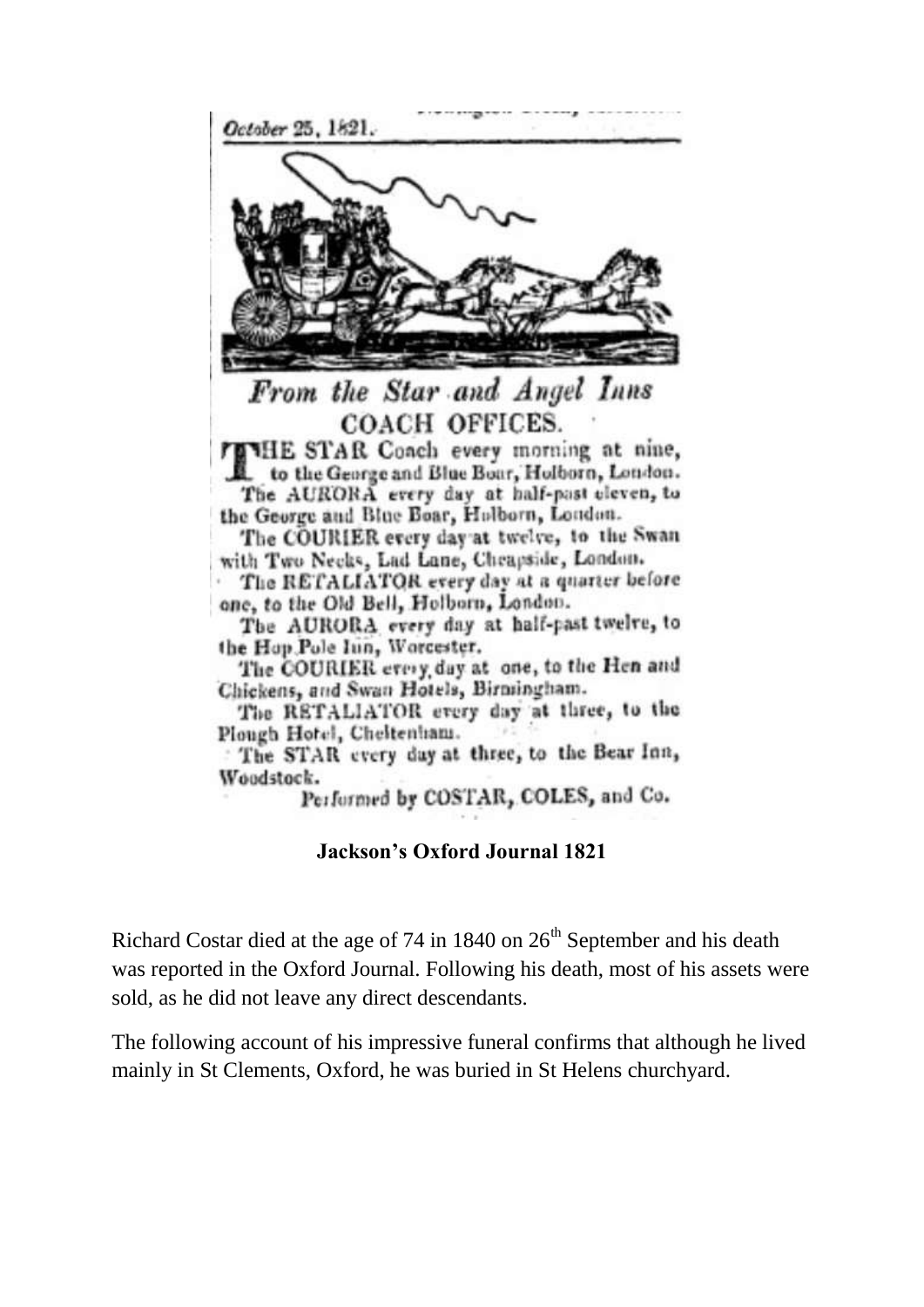# FUNERAL OF RICHARD COSTAR, ESQ.

The remains of this highly-respected gentleman were yesterday removed from his residence in St. Clement's, and interred in the family vault at Benson, in this county. At 11 o'clock the hearse and three mourning coaches, with the private carriage of the deceased, were drawn up in front of his house, and soon after the coffin was brought out and placed in the hearse; and the family and friends having taken their positions in the first carriage, the other coaches were filled with the book-keepers and the various coachmen in the service of Messrs. Costar and Waddell, all of whom were anxious to pay this last mark of respect to so good and kind a master, and appeared to be deeply affected at their loss. The hearse was driven by a veteran who has grown grey in the service (W. Bowern, better known as Black Will); the next driver was T.<br>Paine, a very old servant; the next Charles Holmes, the driver of the Blenheim; and after them came Stacey, the driver of the Defiance. On their arrival at Benson the cavalcade halted at the hotel, and the corpse was carried to the church, followed in procession by all the party on foot, with other friends who joined at Benson. The age on the coffin was stated to be 74.

## **Above:Jackson's Oxford Journal Sep 1840**

Following the death of Richard Costar, all his assets were advertised for sale. These included all his farm stock, machinery, wagons, carts, carriages, horses, harness, hay etc. on his farms at Blackbird Leys and Littlemore, Oxford. Some of the property belonging to his partner Christopher Waddell was also for sale.

In 1842, Richard Costar's heirs sold the Blackbird Leys and Littlemore farms to Christopher Waddell, his junior partner, but by the 1840s, Waddell was competing with the railways.

Costar and Waddell tried to adapt their services to those of the trains. In 1839, they operated two coaches daily to Aylesbury Station and in 1840 met every train to Steventon (Berks). They ran coaches from Steventon to Birmingham, connecting with trains to the north of England. As railways extended their routes across the country, there was no longer money to be made from stagecoaches and soon coaching inns stood deserted.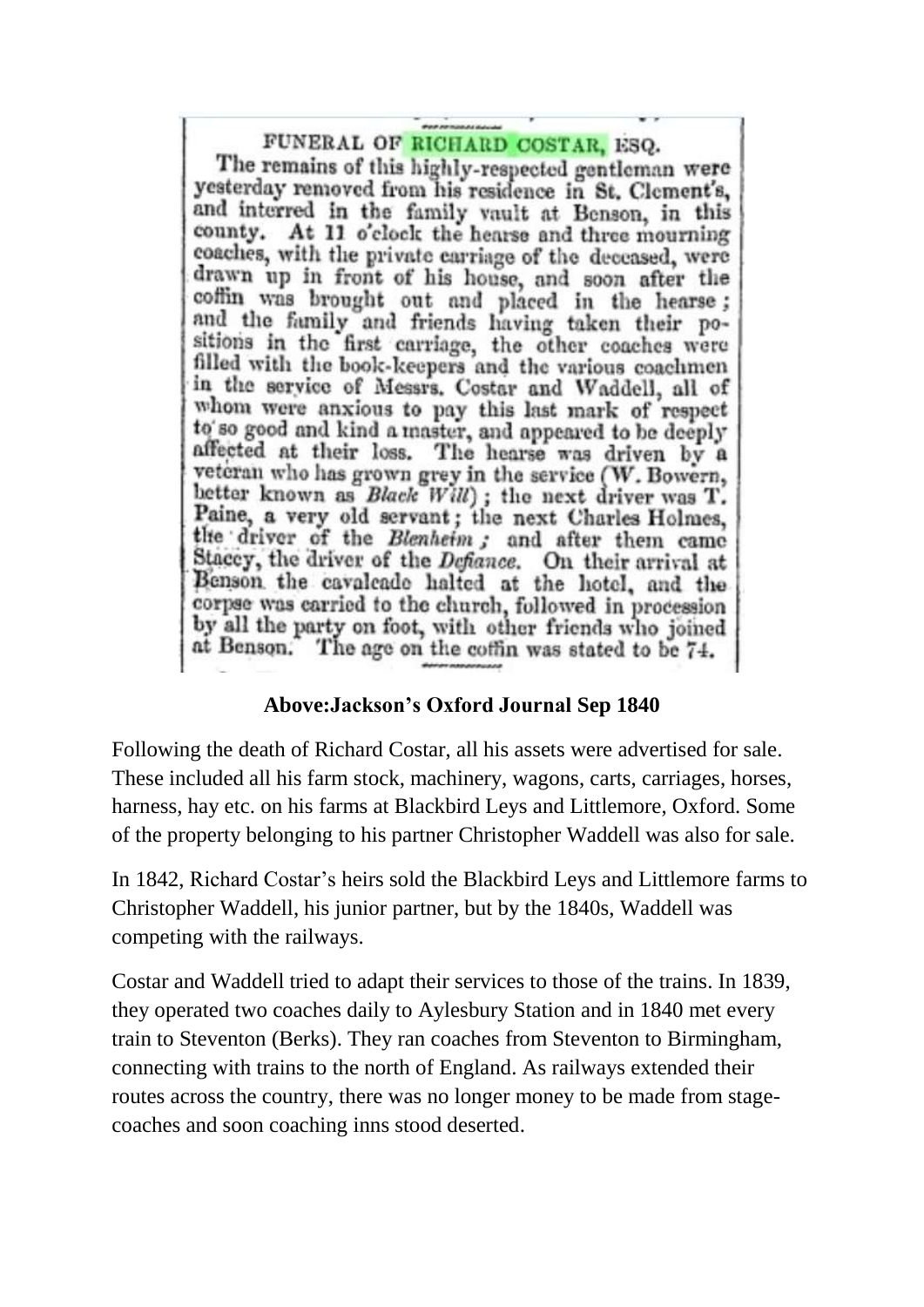

**Advertisement from Jackson's Oxford Journal 1841 Sale of Richard Costar's travelling carriage, chaise and gig**



**Sale of the stock of Richard Costar's farms at** 

**Blackbird Leys and Littlemore, Oxford**

To Farmers, Carriers, and others. TEN USEFUL MACHINE HORSES. вЕ SOLD BY AUCTION. By GILES and SON, On Saturday next the 24th of October, at the Star Hotel Yard, Corn Market, Oxford, at Three o'clock precisely,-Ten useful COACH HORSES, the property of Messrs. Costar and Waddell. May be seen the morning of sale.

**Sale of coach horses owned by Costar and Waddell.**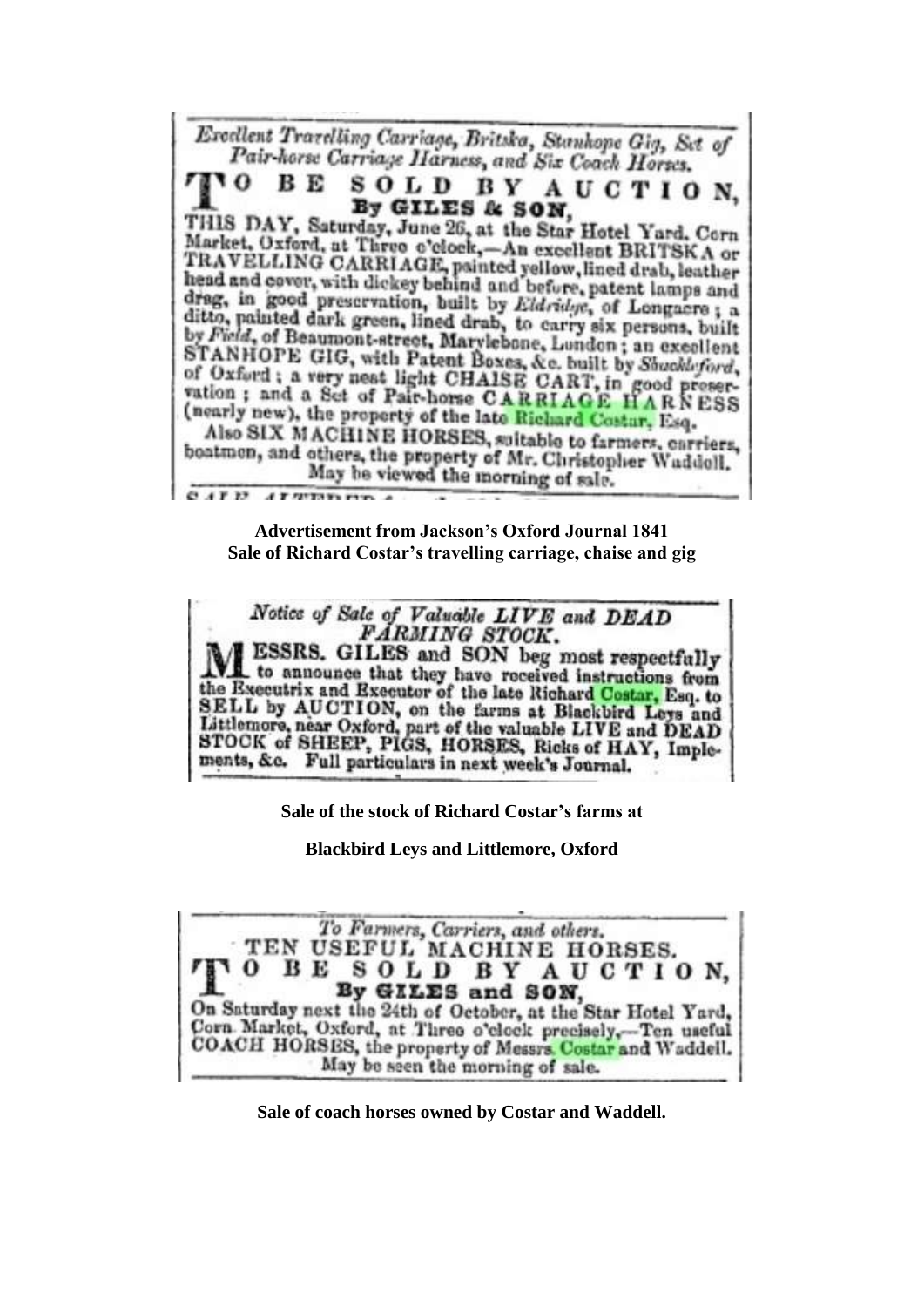Valuable FARMING STOCK, 320 TONS of prime MEADOW HAY (to go off), the growth of 1838, 1839, and 1840; SHEEP, PIGS, HORSES, In-calf Alderney COW, superior IMPLEMENTS of HUSBANDRY. excellent STANHOPE GIG, &c. &c. At Littlemore, near Oxford. BE SOLD BY AUCTION. By GILES & SON, (By order of the Executrix and Trustee), on Tuesday and

Wednesday next the 1st and 2d days of December, on the premises at Littlemore, near Oxford,-Part of the valuable LIVE<br>and DEAD FARMING STOCK of the late Richard Costar, Esq.; comprising 300 Southdown and half-bred store lambs, 2 half-bred tups; 20 useful horses; 66 store pigs and sows, and 6 fat hogs; 8 excellent iron-arm six-inch, nine-inch, and narrowwheel wagons, and I capital lamb wagon, with tilt; 6 nearly new six-inch wheel dung carts, and 2 six-inch wheel Dutch carts; capital large iron roll, and a double shaft oak ditto; excellent scarifier, with wheels, shafts, &c. complete; 7 iron ploughs, 2 drills, drag harrows, 5 pair of small ditto, land presser, horse hoe, winnowing machine; chaff-cutting machine, 2 turnip cutters, oilcake cutter, 65 dozens of fold hurdles, 215 sheep racks, cages, and troughs, cow cribs, harness for 16 horses, corn bins, &c.; about 320 tons of very prime meadow hay (to go off), standing in the rick yard, adjoining the high turnpike road, at Littlemore, Oxon.

Two months' credit will be allowed on the Hay, by a deposit being paid at the time of sale, and approved security given for the remainder.

The sale will commence on the first day, Tuesday, at Eleven o'clock; and on Wednesday, the second day, at Tigo o'clock, for the sale of the Sheep and Hay.

Catalogues to be obtained at the Catherine Wheel, Henley: Red Lion, High Wycombe; Lamb, Wallingford; New Inn, Abingdon; White Hart, Witney; Marlborough Arms, Woodstock; King's Arms, Bicester; Greyhound Thame; and of the auctioneers, Oxford.

Sale of farm stock, wagons, carts, machinery, hay etc. at Richard's farm adjoining the turnpike road at Littlemore, Oxford.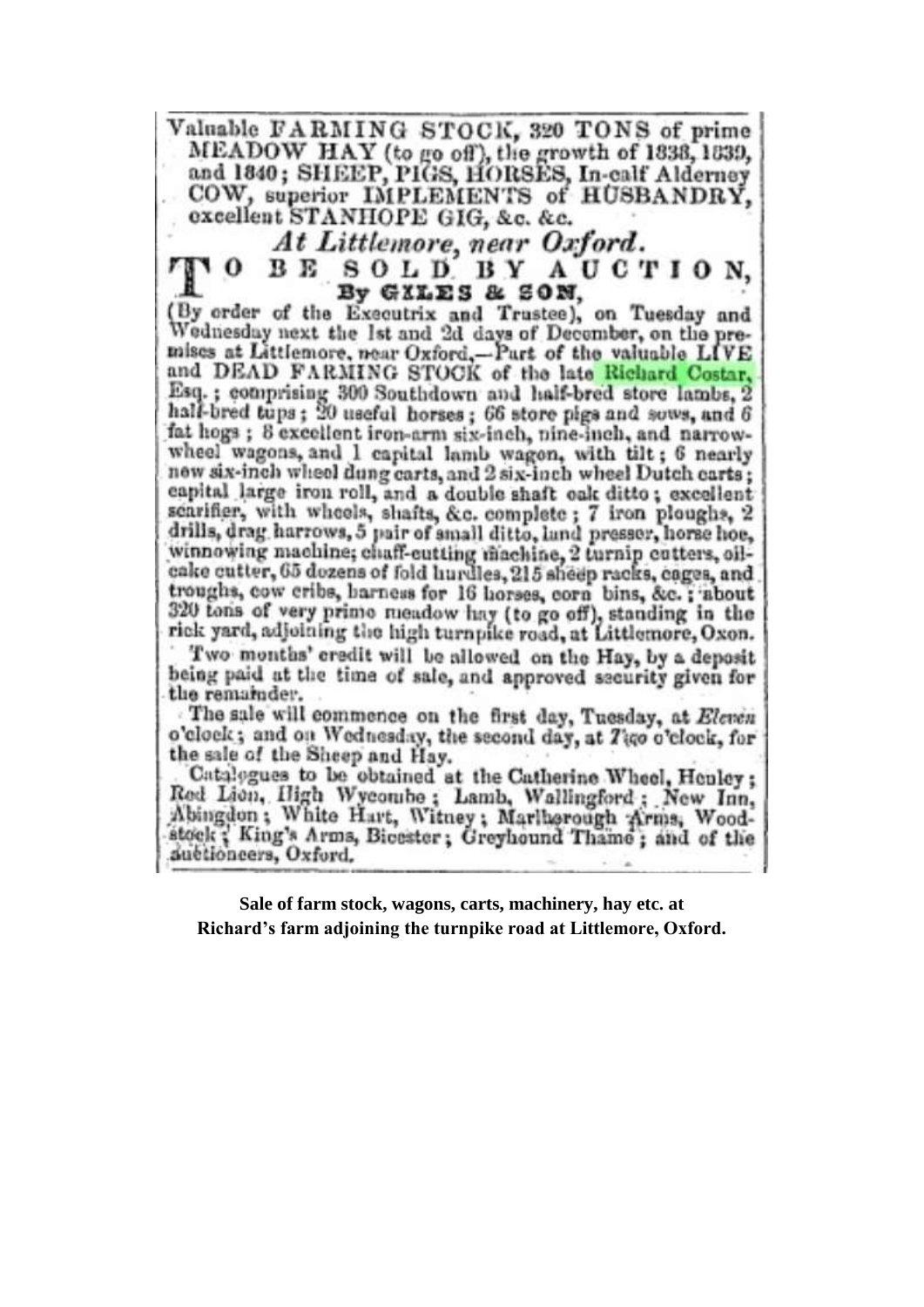VALUABLE FREEHOLD PROPERTY.

A most desirable GENTLEMANLY RESIDENCE, and very extensive BUSINESS PREMISES, adapted to Woolstaplers, Fellmongers, Maltsters, Corn Dealers, and others requiring spacious Premises, near to the River Thames, and on the high London Road, pleasantly situated at BENSON, Oxfordshire, SOLD BY AUCTION. 11 O BE By GILES and SON.

(By order of the Executrix and Trustee of the late Richard Coatar, Esq.) on Wednesday the 19th day of May, at the White Hart Inn, Benson, Oxon, at Three o'clock in the afternoon.

Lot 1.-All those desirable and extensive PREMISES, situate opposite to the White Hart Inn, Benson, Oxon; consisting of stabling for 34 horses, divided into four substantially brick-built and slated stables, with hay and corn lofts over the same, and a brick-built corn warehouse, 40 feet long, with loft over; (these buildings are well calculated for Business Premises, or may be easily converted into Tenements); large Yard, Paddock, and wailed in Garden, together about one acre and a half.-Also a newly and substantially-built genteel DWELLING HOUSE, fronting the street, small Garden, inclosed with iron palisading, in the occupation of Miss Saunders; and THREE Stone-built COTTAGES, in the occupation of Messrs. Plaister, Adkinson, and Hern.

The whole of the above premises are Freehold, very compact, all inclosed, adjoining the high London Road, and near to the River Thames, which renders them very desirable for many kinds of business.

Let 2.-That valuable FREEHOLD and GENTLEMANLY RESIDENCE, called Church Field House, most delightfully situated facing the River Thames, commanding fine views of the surrounding country and interesting scenery, and every way adapted for a family of the highest respectability. The house consists of a large entrance hall, dining and drawing room. breakfast parlour, study, excellent kitchen, pantry, wine and beer cellars, and five pleasant airy bed chambers; good stable, with loft over, lock-up conch-house, cow-house, orchard, and large garden, inclosed with a brick wall.

May be viewed on application to Mr. Edward Shrubb, Benson; and further particulars obtained from Messrs. H. and J. Walsh, solicitors, New Inn Hall-street, or of the auctioneers, Oxford, ÷

### **Above: Jackson's Oxford Journal 1841**

In this advertisement the executors of Richard Costar are selling a dwelling house opposite the White Hart, Benson (where he owned Birmingham Yard) and a "Gentlemanly Residence" called Church Field House, near the river Thames at Benson. From February to June 1840, Church Field House had been advertised for rent, with details available at the Angel Coach Office.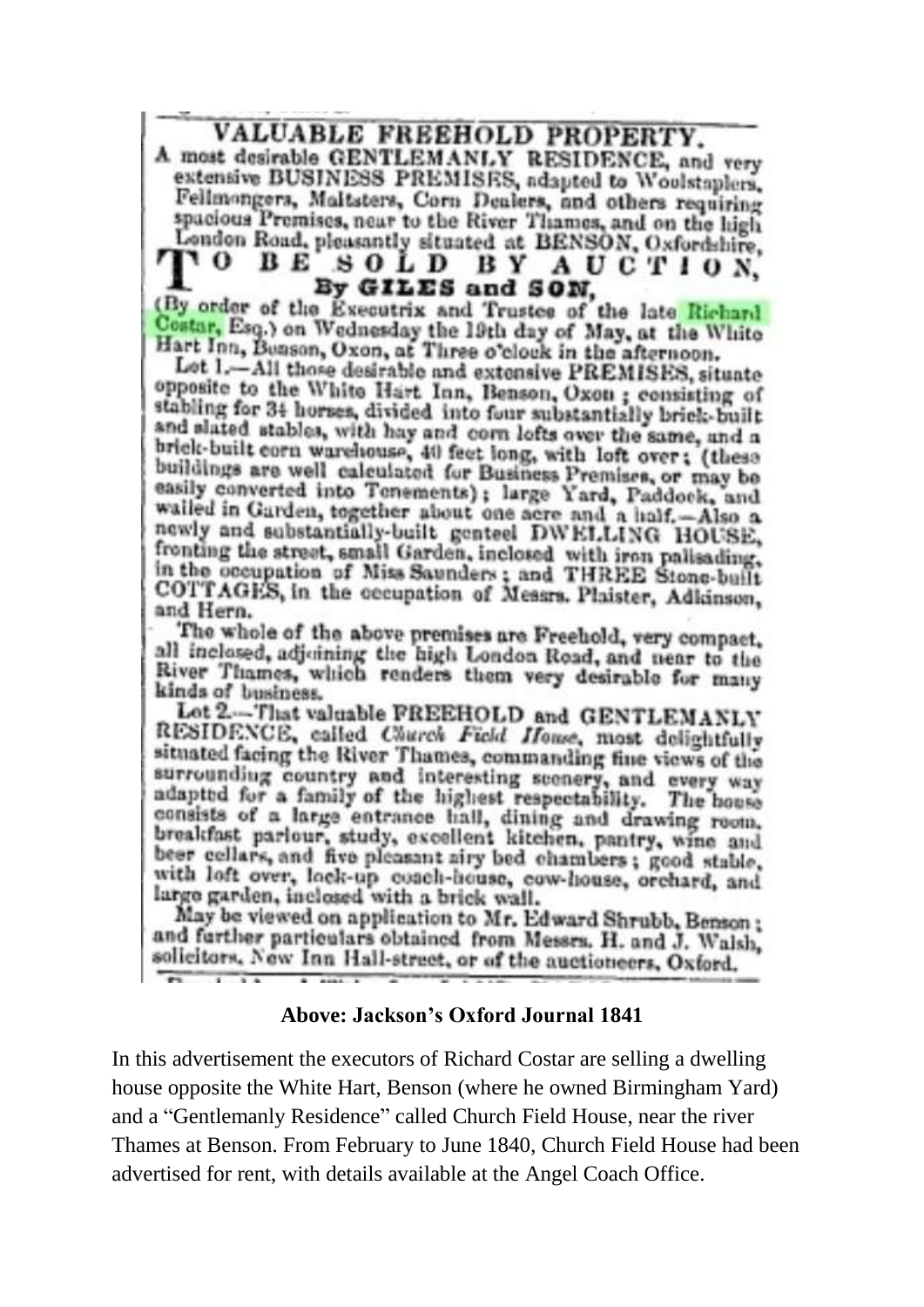Richard Costar wrote his will on  $14<sup>th</sup>$  July 1821, at the age of 56 and died on 25<sup>th</sup> September 1840, aged 74.

He left his fortune to his only sister, Sarah. Shortly after his death, Sarah's daughter, Martha swore on oath that she had found the will in a chest in a locked room next to Richard's bedroom, where he was in the habit of keeping his papers. Martha was then legally recognised as the sole executrix of her uncle's will.

Richard's sister, Sarah had married a surgeon, called Richard Burford in August 1787, but she was widowed in 1801. Sarah and Richard Burford had several children. Their only surviving son, Edward was married. At one time, he had been a coach driver. In 1821, when Richard wrote his will, Edward had three unmarried sisters, who with their mother, were beneficiaries of the will.

However, the will only provided for the three sisters as long as they remained spinsters. The youngest sister married Christopher John Waddell in 1824, and Waddell became Richard Costar's business partner.

In 1841, Sarah Burford, widow, was living in Cowley with her unmarried daughter, Martha.

Richard Costar was a large landowner in Oxford, Benson, Cogges and London.

He left all his estate in Cowley, where he lived to his sister, Sarah Burford. This included his house, garden, grounds, coachhouses, stables and outbuildings, and his arable lands in the fields of Cowley. After, Sarah's death, all the property should pass to her three unmarried daughters: Hannah, Martha and Sarah Burford.

The will records Richard's other estates including:

Properties in Church Street, Soho and Wardour Street, Soho. London

A freehold estate in the parish of Cogges, Oxfordshire, including coachhouses and stables.

A freehold estate at Littlemore, in the parish of Sandford, Oxfordshire including buildings and stabling.